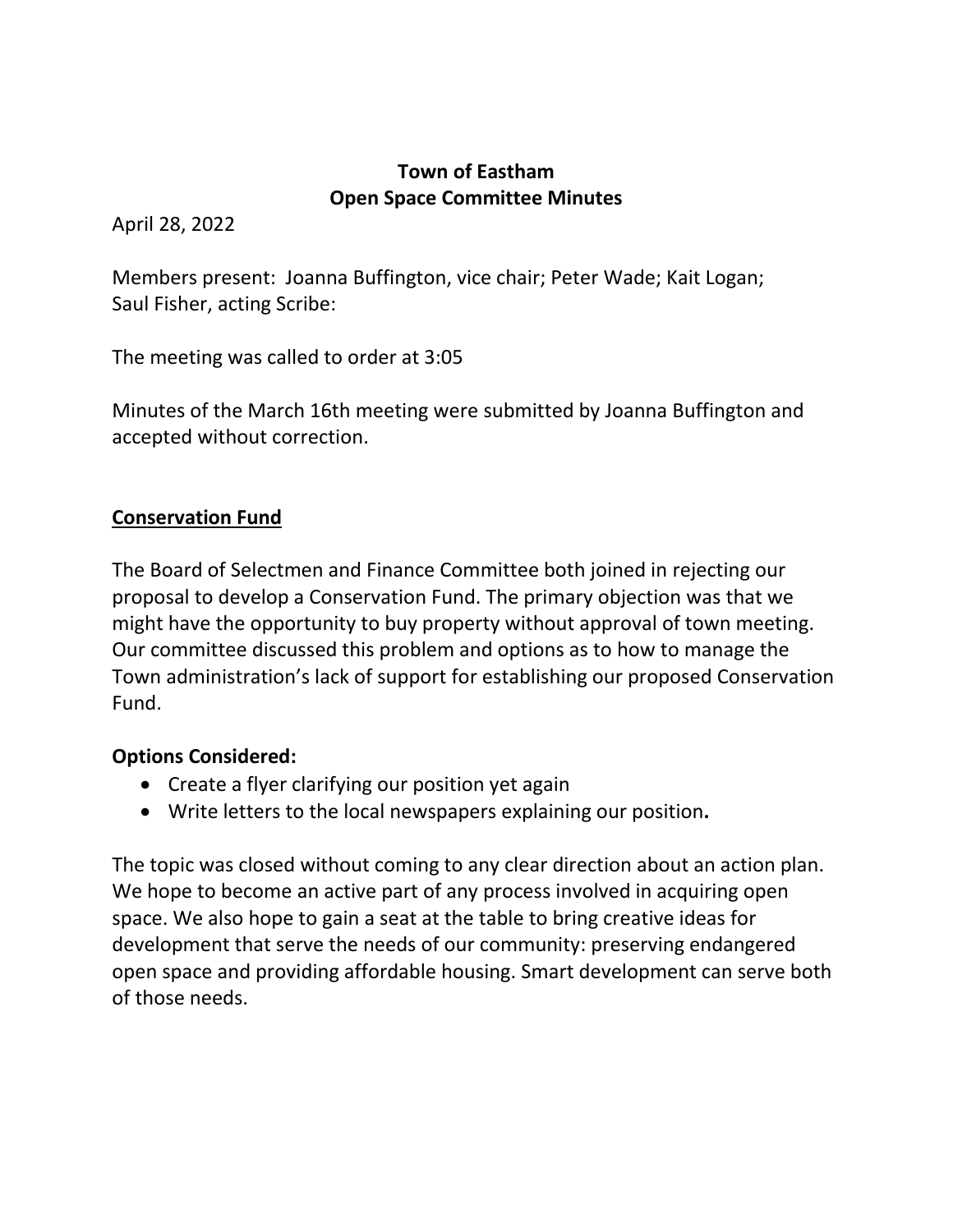## **Selectboard and Administrative update**

No member of either the select board or the administration were present for our meeting, so this this topic was postponed for next meeting.

### **Higgins Property**

There is no official entrance to the property. People have been parking on Town property but must trespass private property to get to the Higgins' area. We may need to go to Town Council for consultation on parking space and the need to cross private property to get to the trail. The wording for the sign has been decided upon and the sign is being made smaller.

### **Strategic Plan**

Frances will meet Lauren Barker to discuss our goals under the Strategic Plan.

### **Land Management Plan**

Shana is working this project.

## **Old Business**

 A neighbor shared with Joanna that the parcels on Great Pond at 15/25 Beehive Rd are under contract with the abutters on Kingsbury Beach Road. The buyers reportedly wish to keep it from being developed. Joanna hopes to talk with them about long term protection options once the sale is complete.

## **New Business**

• Kate reported how much she appreciated the marsh clean up. She would love to coordinate volunteers for cleanup activities.

• Saul strongly suggested that our Committee write a letter in response Finance committee, the Selectmen, and the Administration withdrawing their support for our warrant. Saul will write a letter for the Committee to discuss at our next meeting.